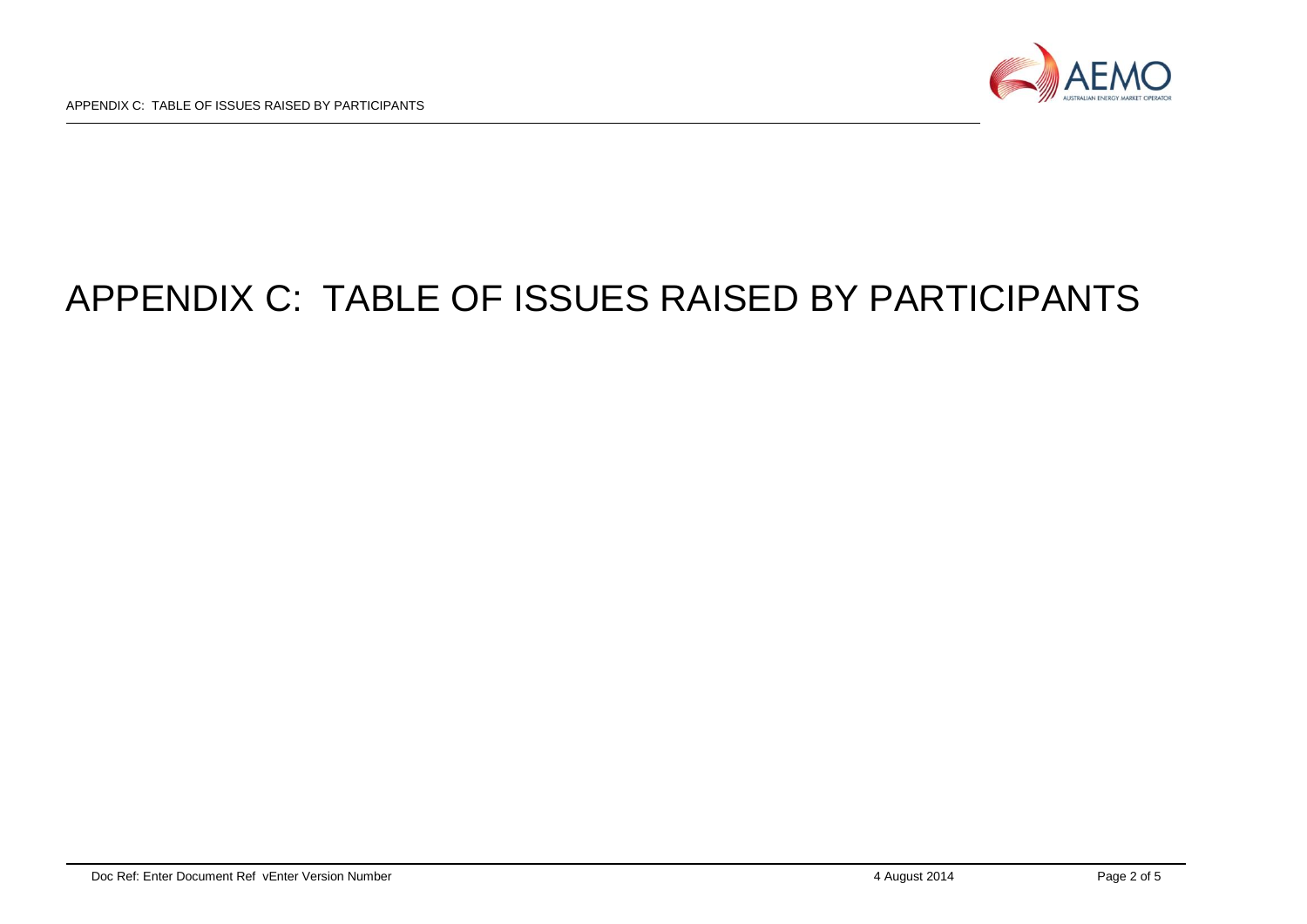

| # | Area                                               | Comments                                                                                                                                                                                                                                                                                                                                                                                                                                                                                                      | <b>AEMO Response</b>                                                                                                                                                                                                                                                                                                                                                                                                                                                                                                                                                                                                              | Detailed<br>Design<br>Reference            |
|---|----------------------------------------------------|---------------------------------------------------------------------------------------------------------------------------------------------------------------------------------------------------------------------------------------------------------------------------------------------------------------------------------------------------------------------------------------------------------------------------------------------------------------------------------------------------------------|-----------------------------------------------------------------------------------------------------------------------------------------------------------------------------------------------------------------------------------------------------------------------------------------------------------------------------------------------------------------------------------------------------------------------------------------------------------------------------------------------------------------------------------------------------------------------------------------------------------------------------------|--------------------------------------------|
| 1 | Meter testing arrangements in<br>embedded networks | Current metering arrangements require that the<br>meters of customers served by retailers are<br>subject to on-going testing whereas the meters<br>of customers served by an embedded network<br>reseller are not. This may create a barrier to<br>competition as the meters for customers moving<br>from embedded network reseller to retailer will<br>likely need to be replaced.                                                                                                                           | The detailed design proposes that the AER<br>revisit their guidelines so as to require that all<br>meters in embedded networks comply with the<br>requirements of the NEM with respect to on-<br>going testing. The AER will presumably allow<br>some difference in treatment between new<br>and existing networks as it would be a<br>considerable exercise in addressing all<br>existing networks.                                                                                                                                                                                                                              | 8.2.6 Meter<br>Testing                     |
| 2 | <b>Transitional arrangements</b>                   | There were differing views on how existing<br>embedded networks should be treated. Some<br>favoured a rapid transition for them so as to<br>maximise the potential gains from competition.<br>The counter argument was that substantial time<br>could be required to adapt arrangements in<br>existing embedded networks, including training,<br>legal considerations, and procurement of<br>services. In particular, budget adjustments for<br>existing embedded networks is often a once a<br>year process. | The counter arguments made the appointment<br>of an ENM upon a customer churning<br>unworkable as it could take a significant<br>amount of time to appoint one. Existing<br>embedded networks are subject to the<br>conditions in their AER exemption, the<br>transition will be governed by the AER<br>amendment of the conditions. A two year<br>transitional period was recommended for<br>existing networks as it allows more than one<br>financial year so that budgets can be adjusted<br>to recognise any change in costs. Current<br>(informal) arrangements will remain for these<br>networks until an ENM is appointed. | 5.2. When is an<br><b>ENM</b><br>Required? |
| 3 | Treatment of small networks                        | There was a view that all embedded networks<br>subject to retail competition should be treated<br>equally in these arrangements. However there<br>was an alternative view that this may be too<br>expensive for small operators. The AER<br>expressed concerns about this specifically.                                                                                                                                                                                                                       | The design is structured so as to exclude<br>networks covered by deemed exemptions from<br>the requirement to have an ENM. The local<br>retailer for the parent connection will fill the<br>role in these cases.<br>The process here will ultimately be under the<br>control of the AER through its exemption<br>processes.                                                                                                                                                                                                                                                                                                       | 5.2. When is an<br><b>ENM</b><br>Required? |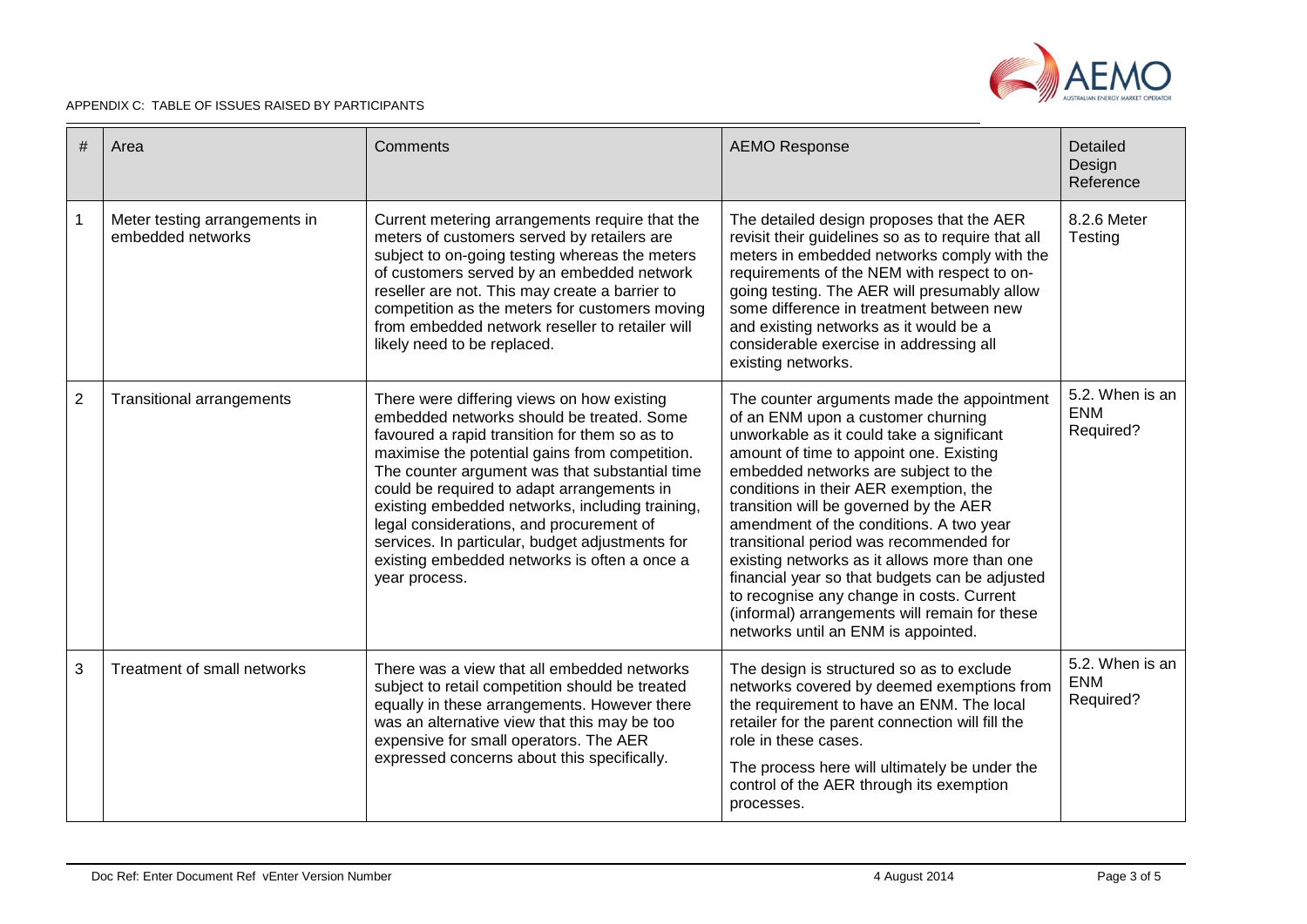

| # | Area                                     | Comments                                                                                                                                                                                                                                                                                                                                                                                                                                                             | <b>AEMO Response</b>                                                                                                                                                                                                                                                                                                                                                                                                                                                                      | Detailed<br>Design<br>Reference               |
|---|------------------------------------------|----------------------------------------------------------------------------------------------------------------------------------------------------------------------------------------------------------------------------------------------------------------------------------------------------------------------------------------------------------------------------------------------------------------------------------------------------------------------|-------------------------------------------------------------------------------------------------------------------------------------------------------------------------------------------------------------------------------------------------------------------------------------------------------------------------------------------------------------------------------------------------------------------------------------------------------------------------------------------|-----------------------------------------------|
| 4 | ENM scope of activity                    | In the course of developing the design there<br>were suggestions that the ENM could take on<br>additional roles which on one hand would<br>simplify customer churn process and<br>transactions with distributors and local retailers<br>but which on the other hand would add cost to<br>the ENM activity.                                                                                                                                                           | The view taken was that design is ultimately<br>about having the ENM manage data transfers<br>and registration of data in systems. These<br>types of roles can be easily managed through<br>systems and as such keep the costs<br>associated with appointing an ENM down.<br>Additional functions which run counter to this<br>logic - such as additional manual activities<br>beyond minimum requirements - were not<br>included as they would complicate the role and<br>increase cost. | 5.4 Functions<br>and Obligations<br>of an ENM |
| 5 | Network billing and cost<br>transparency | The standard form of retail supply in embedded<br>networks is an energy only supply, though some<br>retailers have arrangements with embedded<br>network operators such that the retailer recovers<br>network access charges on behalf of the<br>embedded network operator.<br>There was discussion about standardising these<br>arrangements, e.g. by requiring network charges<br>to be passed through by retailers on behalf of the<br>embedded network operator. | It was considered to be too complicated to<br>make this change, particularly given that such<br>arrangements can be implemented<br>contractually.<br>It was however considered important that a<br>customer in an embedded network has<br>transparency on network costs it pays. It was<br>therefore recommended that the AER<br>guidelines be relied upon to ensure this<br>transparency.                                                                                                | 6.2 Network<br>Charging                       |
| 6 | Suspension of accreditation              | An earlier version of design suggested that<br>where an ENM fails to satisfy service level<br>requirements that one remedy was to suspend<br>registration. It was suggested that this could be<br>problematic if the ENM was serving many<br>networks as it would force all of them to quickly<br>appoint a new ENM.                                                                                                                                                 | The design has been modified to allow for a<br>limited suspension. This might include<br>precluding an ENM from taking on new<br>networks until compliance issues have been<br>remedied.                                                                                                                                                                                                                                                                                                  | 5.5.3.<br>Compliance                          |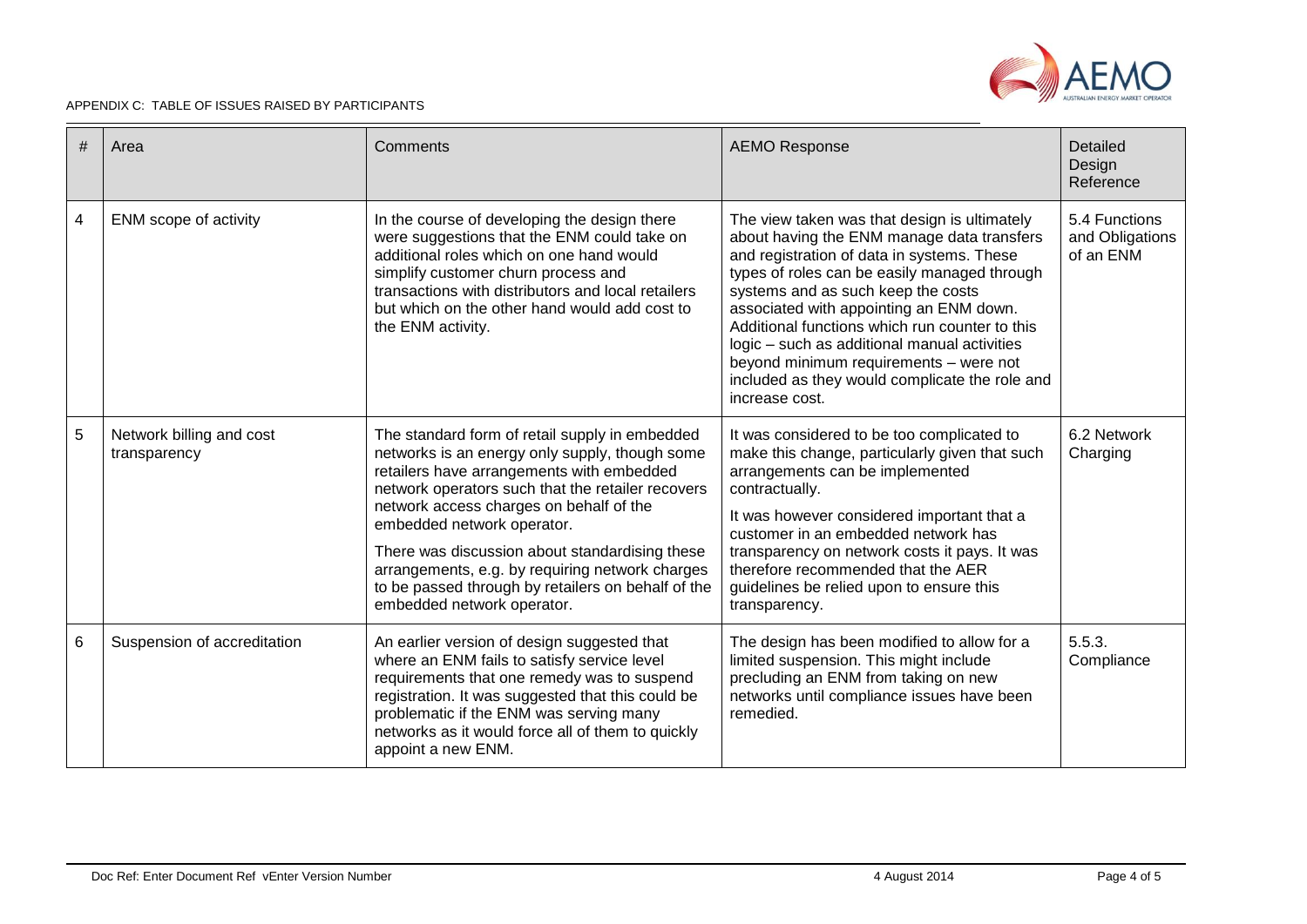

| #              | Area                                                   | Comments                                                                                                                                              | <b>AEMO Response</b>                                                                                                                                                                                                                                                                                                                                                          | Detailed<br>Design<br>Reference                                  |
|----------------|--------------------------------------------------------|-------------------------------------------------------------------------------------------------------------------------------------------------------|-------------------------------------------------------------------------------------------------------------------------------------------------------------------------------------------------------------------------------------------------------------------------------------------------------------------------------------------------------------------------------|------------------------------------------------------------------|
| $\overline{7}$ | Embedded networks across<br>multiple sites             | It was suggested that the design could facilitate<br>embedded networks that cross the boundaries of<br>properties.                                    | The design is neutral on this. This is ultimately<br>an AER matter and the AER has indicated that<br>they will follow jurisdictional policy.                                                                                                                                                                                                                                  | <b>NA</b>                                                        |
| $\,8\,$        | Embedded networks and small<br>generation aggregation. | A question was raised as to whether the design<br>facilitates small generation aggregation.                                                           | The design places no limits on the market<br>activities that a customer supplied by an<br>embedded network can participate in.<br>Obviously a customer supplied by an<br>embedded network reseller is not seen by the<br>NEM and hence cannot participate in the NEM<br>directly or through an aggregator (other than<br>via the customer at the parent connection<br>point). | 3.1 Structure of<br>an Embedded<br><b>Network</b><br>(footnote). |
| $9\,$          | Reporting                                              | An issue in the current arrangements has been<br>to identify who the appropriate party to contact<br>for an embedded network actually is.             | The design provides new reports allowing the<br>list of accredited ENM's to be accessed via<br>AEMO's website with additional reports<br>available for those in the NEM to allow them to<br>contact ENM's and to identify the ENM for a<br>given embedded network.                                                                                                            | 10. Reporting                                                    |
| 10             | <b>ENM</b> charging for services                       | There was a question about any limits being<br>imposed as to how ENMs charge for service<br>order requests.                                           | The design assumes that ENM charging for<br>service is a competitive activity and places no<br>limits on it. It is understood that the AER would<br>have no jurisdiction over ENM charging.                                                                                                                                                                                   | 9.2 Service<br>Orders (note at<br>end of section)                |
| 11             | Failure of ENO                                         | In the context or ROLR, questions were raised<br>as to what happens if (a) the exempt reseller fails<br>and (b) if the exempt network operator fails. | The design does not consider these situations<br>as the AER processes already address them.<br>A ROLR must be identified for an exempt<br>reseller while there is no difference between<br>an embedded network operator failing and a<br>distribution network operator failing - in either<br>case an administrator would take over the role.                                 | <b>NA</b>                                                        |